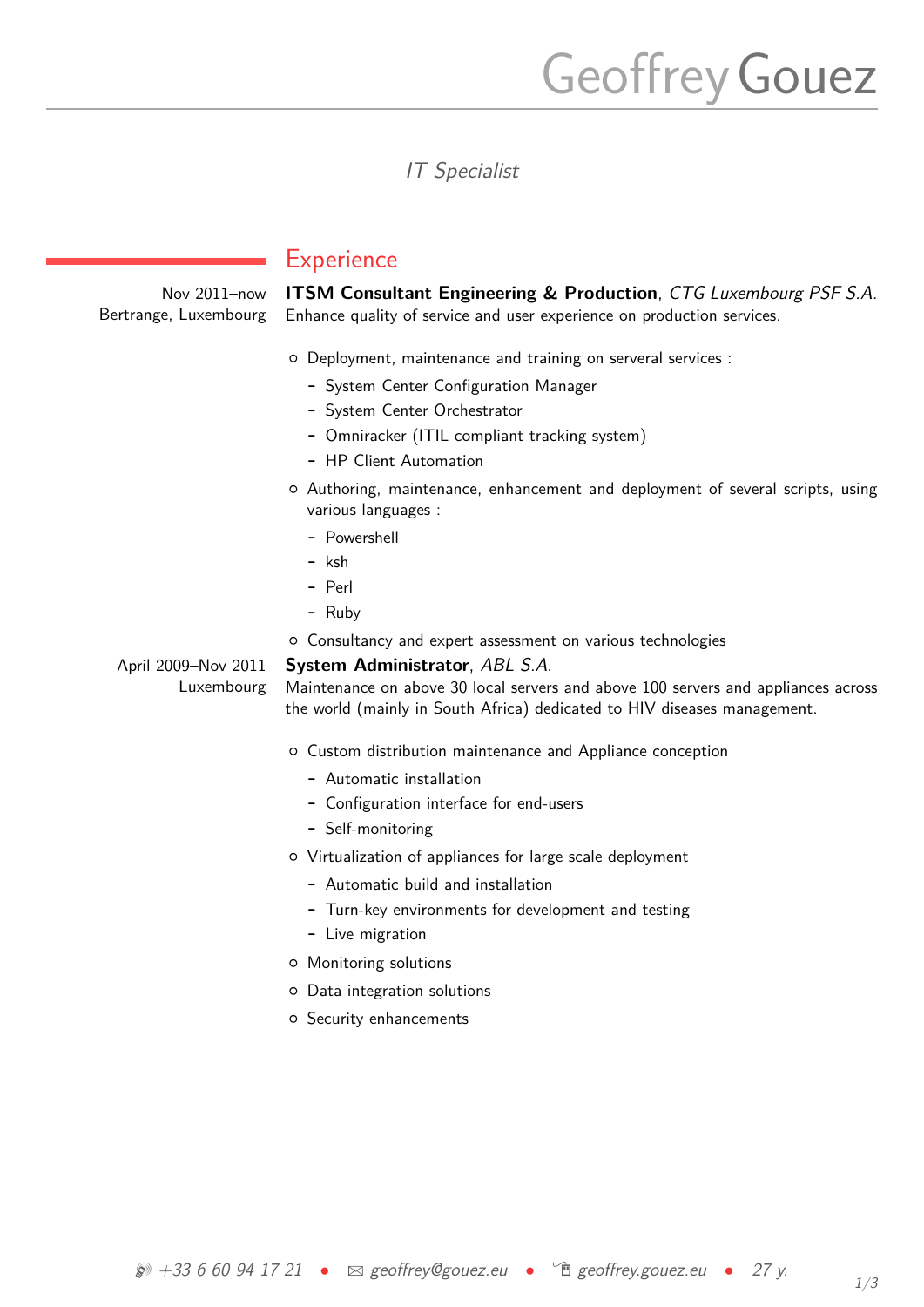Sept. 2007–April 2009 **IT Consultant**, Tech-IT S.A.

Luxembroug Development and consultancy for customers under Service Level Agreement.

- { Development and deployment of web-applications :
	- **-** for construction site management
	- **-** for ressource management
	- **-** for automated email to SMS forwarding
- { IT consultant for customers with above 50 local servers and customers servers
	- **-** Infrastructure maintenance
	- **-** Setup of customers servers
	- **-** Security enhancements

| <b>July 2007</b>            |
|-----------------------------|
| Nancy, France               |
| April-June 2007             |
| Vandœuvre-lès-Nancy, France |
| May-June 2006               |
| Nancy, France               |

**Employee**, Préfecture de Meurthe-et-Moselle. Assistance on Prefect desk about road safety and delinquency prevention **Trainee**, EITIC.

SquidGuard UI for Moodle for Skolinux project

**Trainee**, Centre de Recherche en Architecture et Ingénierie. Update of main [website](http://crai.archi.fr) code and style. Navigation UI based on TouchGraph.

# Education & Certification

| June 2012 <b>ITIL version 3 Foundation certification</b> , <i>EXIN</i> .          |
|-----------------------------------------------------------------------------------|
| 2006–2007 Licence Professionelle ASRALL, Univsersité Nancy II, Nancy, France.     |
| Administration of Systems, Networks and Applications with Open Source Softwares   |
| 2005–2006 <b>DUT Informatique</b> , IUT Charlemagne, Nancy, France, Special Year. |

## Languages

French Mother tongue English Good level German Notions

# Technical skills

#### System skills

Linux RedHat, Fedora, CentOS, OpenSuSE, Debian, Ubuntu Microsoft Windows XP, 7, 8, Server 2008R2, Server 2012 Embedded systems Android, Arduino, Raspberry Pi, Atmel AVR, TI MSP430 Virtualization VMWware, VirtualBox, OpenVZ, VServer, Qemu, Hyper-V Notions on AIX, Solaris, OpenBSD, FreeBSD

## Services skills

| Network OpenVPN, PPTP, IPTables, Shorewall, Squid, AT commands |
|----------------------------------------------------------------|
| Databases MySQL, PostgreSQL, Oracle, SQLite, MS-SQL, Mirth     |
| Web Server HTTPd (Apache), nginx, lighttpd, Tomcat (J2EE), IIS |
| Internet SSH, Postfix, XMPP, Exchange                          |